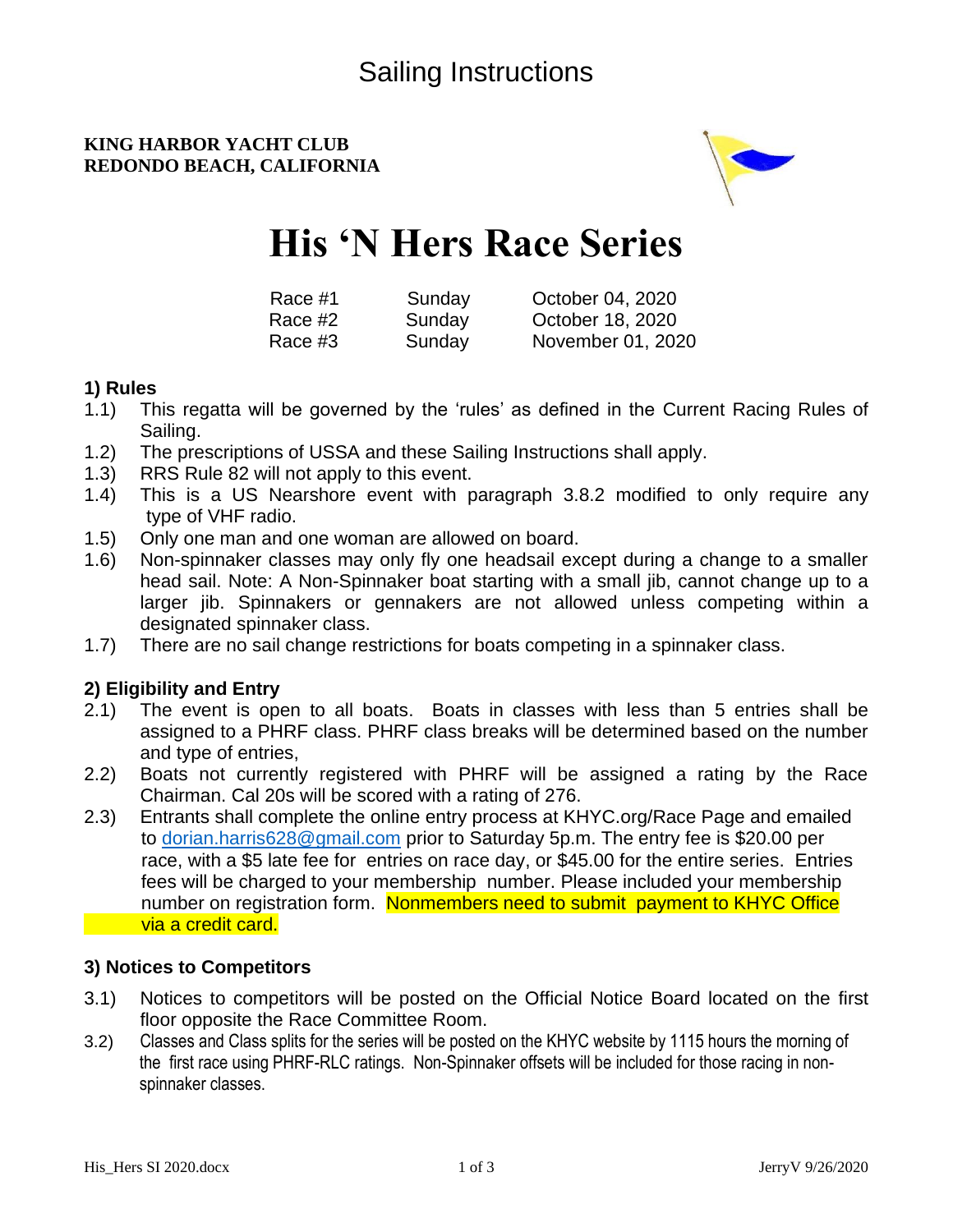# Sailing Instructions

## **4) Changes in Sailing Instructions**

4.1) Any changes to the sailing instructions will be posted on the KHYC race page before 1100 hours on the day it will take effect. Changes will also be available from the RC boat under the Come Within Hail signal when appropriate.

#### **5) Signals Made Ashore**

- 5.1) Signals made ashore will be displayed on the KHYC flag pole located on the East patio of the clubhouse.
- 5.2) If the postponement signal (AP) is displayed the warning signal will be made no sooner than one hour after the AP is lowered.

#### **6) Schedule of Races**

6.1) One race on each of three days is scheduled. The first warning will be at 1255 hours each race day. Multiple horns may be sounded prior to the first warning.

#### **7) Signals on the Race Committee Boat**

- 7.1) Starting signals will conform to rule 26 of the current Racing Rules of Sailing (RRS).
- 7.2) Classes, as constituted before race #1, shall start in the following order:

| Class         | Flag |
|---------------|------|
| <b>PHRF A</b> | D    |
| <b>PHRF B</b> | Е    |
| <b>PHRFV</b>  | V    |
| <b>Cal 20</b> | F    |
| Martin 242    | C    |
| Spinnaker     | K    |

#### **8) The Race Course**

- 8.1) The racing area will be in the vicinity of "S" mark per the current KHYC Mark Guide.
- 8.2 The course for each race will be selected from the His N Hers Course Chart and signaled by a numbered placard from the Race Committee boat at the time of the Class Warning Signal.
- 8.3) On a given race day, the R/C will select a single course for all classes that are eligible for competing for the series perpetual trophy. Otherwise, a different course may be selected based on the discretion of the R/C PRO

#### . **9) Marks**

- 9.1) Marks are spar buoys in the approximate positions defined by the current KHYC Mark Guide.
- 9.2) "G" mark is the bell buoy at the entrance to the Harbor.
- 9.3) "W" mark is the white center channel buoy at the entrance to King Harbor.

#### **10) The Start**

- 10.1) Races will be started using Rule 26 with individual classes starting using a five-minute sequence. The committee will attempt but is not obligated to keep all start & restart times at five-minute clock intervals.
- 10.2) The starting line will be between S-Mark and a staff with an orange flag on the Race Committee Boat anchored to starboard of S-Mark.